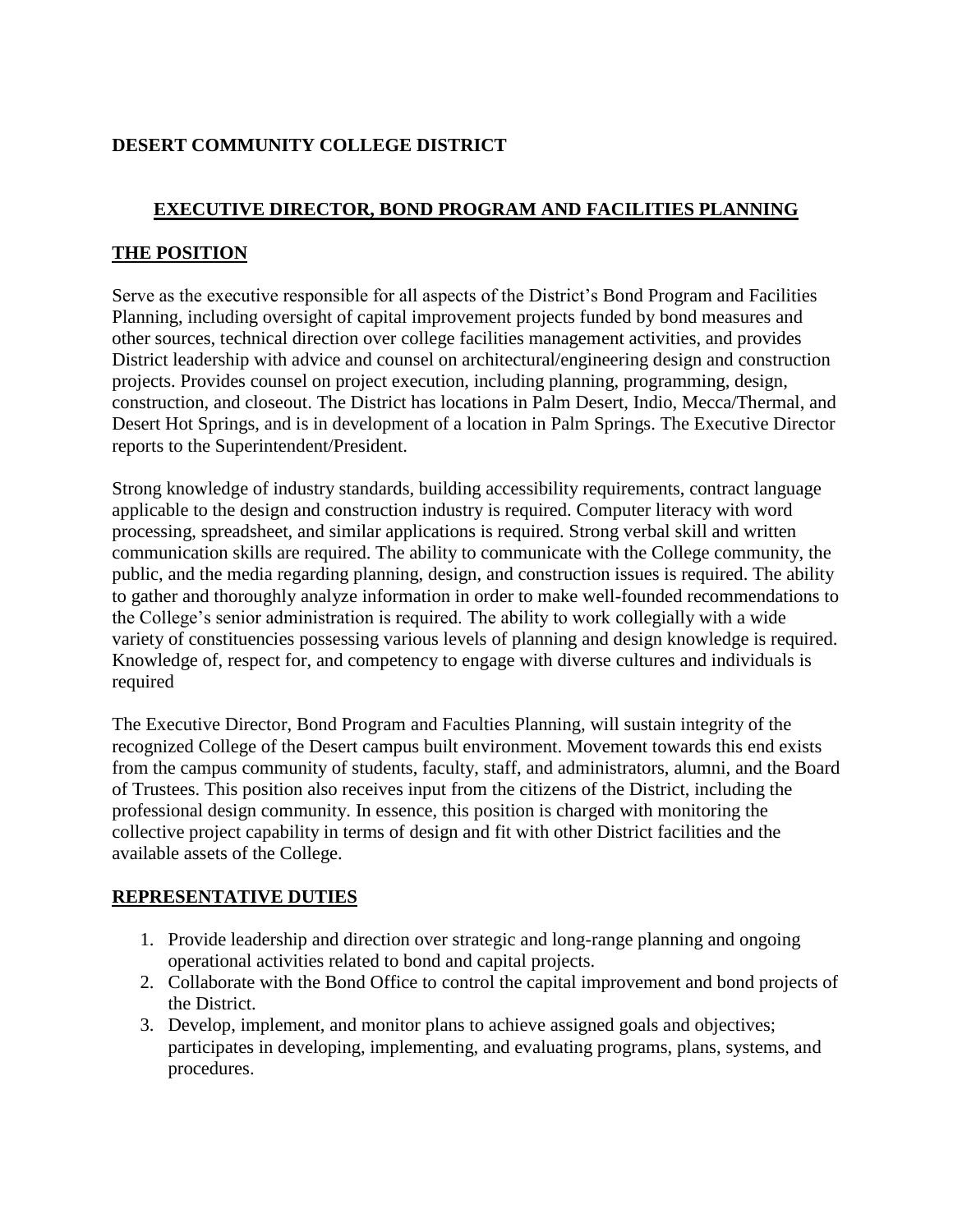- 4. Develop and implement a comprehensive construction plan to support District's Educational Master Plan. Document the District's needs and solicit state funding for major construction projects. Assess, track, and review capital construction and improvement projects.
- 5. Develop and produce timely and accurate compliance reports as required by federal, state and local agencies. Direct the analysis and preparation of reports covering complex construction and bond management projects.
- 6. Coordinate closely with the Bond Office and the executive administration of the District to review, evaluate, and make carefully considered recommendations to the executive administration regarding design, alterations, remodeling, and estimated costs and proposals for work. Participate in the evaluation of designers, architects, engineers, and construction contractors. Participate in the review of progress schedules and cost estimates, and review construction activity at all District locations, as well as the analysis of surge space.
- 7. Coordinate and develop systems for maintaining legal compliance of bond and construction management projects; monitor federal and State grants and projects to ensure compliance.
- 8. Prepare and administer budgets within assigned functions; prepare recommendations and justifications regarding budget requests; authorize expenditures according to District policies and applicable regulations.
- 9. Confer with District's Legal Counsel on the resolution of claims, legal cases, and other disputes arising from the District's facilities management and bond programs.
- 10. Under direction of the Superintendent/President, represent the District and negotiate real estate transactions.
- 11. Assess sustainability choices and collaborate on the District's sustainability strategy. Within scope of responsibilities, implement sustainability technologies and operations, and ensure compliance with environmental regulations.
- 12. Monitor asset management and space utilization and make recommendations.
- 13. Ensure compliance with District policies and procedures and applicable local state, and federal laws, regulations, policies and procedures; update policies and procedures as necessary. Manage Environmental impact process and tracking.
- 14. Research, compile, prepare, and submit reports; conduct special studies; compile data and prepare Board agenda items. Gather and analyze data in support of projects and prepare special reports as directed.
- 15. Participate in statewide activities, specifically with the State Chancellor's office; serve as advocate for District.
- 16. Responsible for the selection of District staff assigned to this position; plan and evaluate the performance of assigned staff; establish performance requirements and professional development targets; regularly monitor performance and provide coaching for performance improvement and development.
- 17. Coordinate activities and programs, resolve issues, conflicts, and exchange information. Serve and respond to needs and requests as they arise; develop and maintain effective relationships with college faculty, administrators, and staff as appropriate to assigned duties.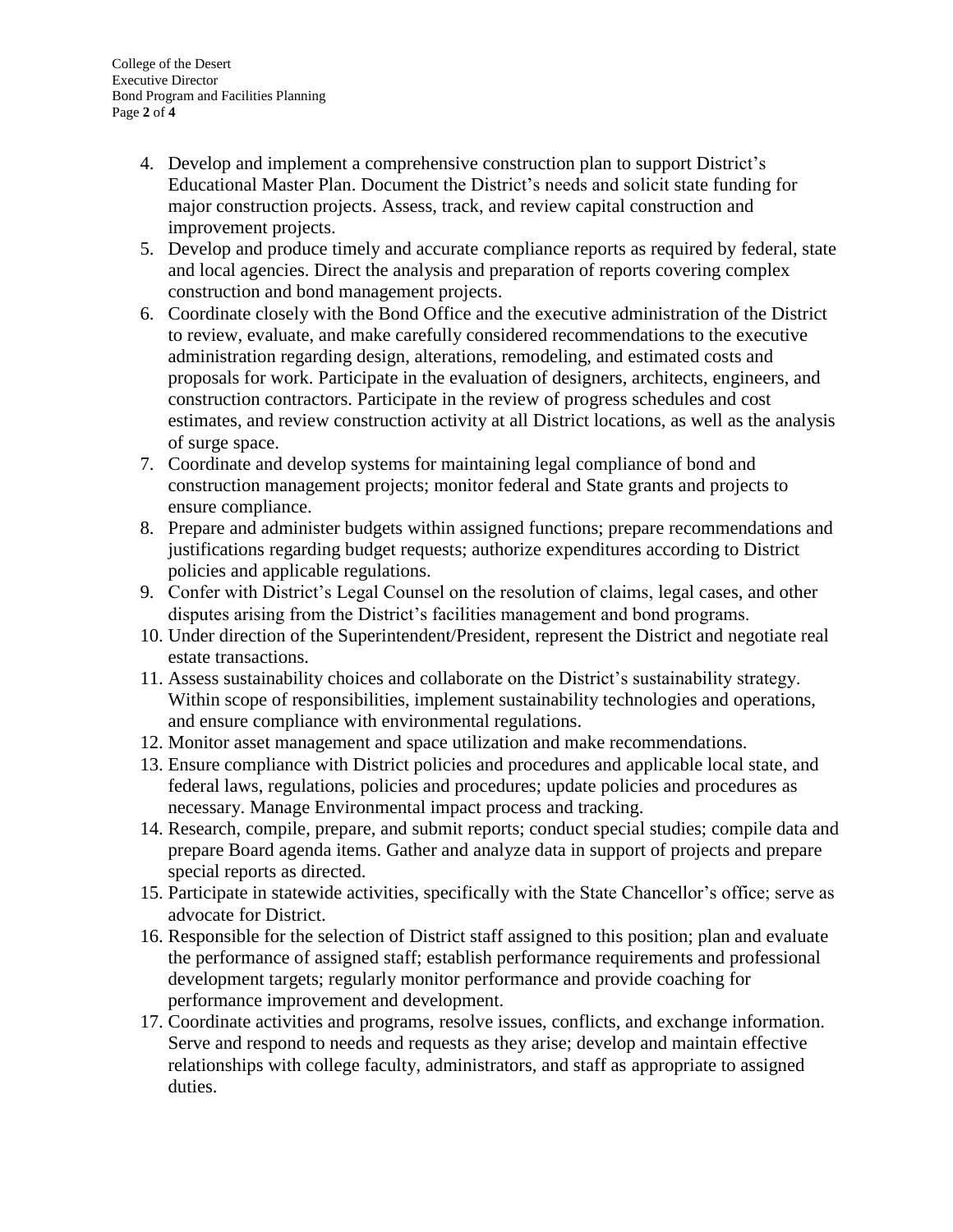- 18. Develop and meet schedules and timelines, organize multiple projects efficiently and effectively, and carry out required project details.
- 19. Conduct and attend meetings as necessary; participate on committees; represent the District at a variety of meetings, events, and conferences.
- 20. Seek and participate in professional development activities.
- 21. Represent the College with on-campus and off-campus groups and organizations related to planning, design, and construction issues.
- 22. Other duties and responsibilities as assigned.

### **KNOWLEDGE AND ABILITIES**

Ability to exercise honesty, consistency, and sound judgment; ability to work in the interests of the college as a whole; ability to work in a participatory governance setting; understanding of community college students, their diverse ethnic and cultural backgrounds, and the wide variety of their ages and educational goals as found on a community college campus; and a demonstrated ability and commitment to work with people from diverse populations.

Extensive knowledge of applicable state and federal laws, codes, rules, and regulations; knowledge of Division of State Architect regulations and procedures. Knowledge of principles and practices of architecture and engineering as applied to the design and construction of a variety of capital construction projects. Knowledge of sustainability strategies, technologies, and outcomes. Knowledge of the principles of business law, contract law, and public contracting.

Strong verbal, written, and interpersonal communication skills; communicate effectively with diverse constituencies, within and outside the District. Command of the principles, methods, techniques, and strategies pertaining to bonds, construction management, capital improvements, and real estate transactions; general bond expenditure rules and regulations; legal mandates, operational procedures, and strategies related to bonds, construction, real estate, and capital improvement projects; project management techniques.

The Executive Director will monitor, advise, counsel, and recommend approval of all physical change to College of the Desert facilities at all locations, whether from outside consultants or internal sources, to ensure that each alteration is compatible with design and planning guidelines, the recommendations of the College of the Desert's administration, and the Board of Trustees.

### **MINIMUM QUALIFICATIONS**

Any combination equivalent to: Bachelor's degree from an accredited educational institution preferably with a major in architecture, engineering, facilities management, or related field, and 10 years of full-time experience in strategic or operational experience in the management of capital design and construction projects, and experience in the management of multiple capital design and construction projects of \$100 million or more. Registered Architect or Professional Engineer preferred.